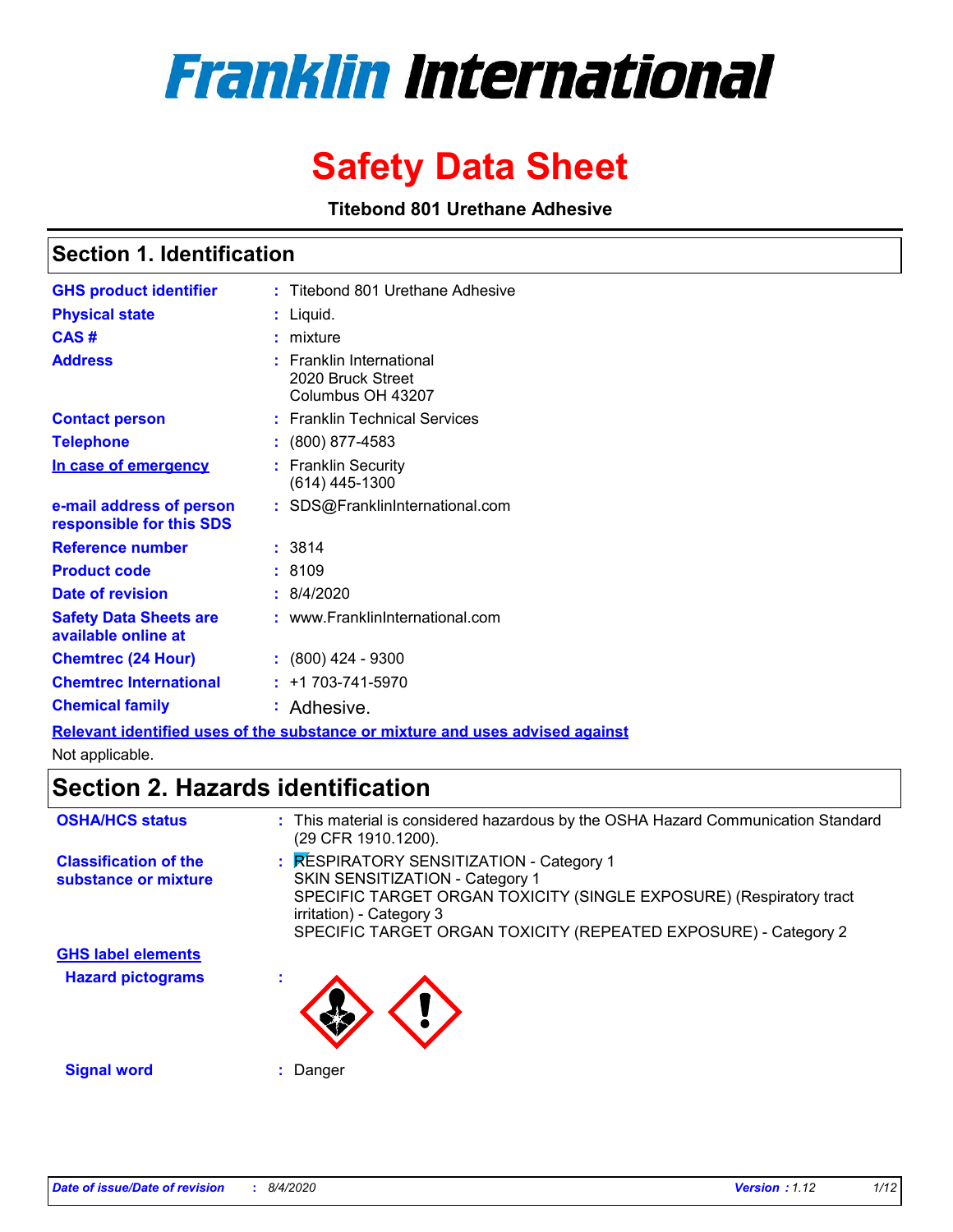### **Section 2. Hazards identification**

| <b>Hazard statements</b>                   | : May cause an allergic skin reaction.<br>May cause allergy or asthma symptoms or breathing difficulties if inhaled.<br>May cause respiratory irritation.<br>May cause damage to organs through prolonged or repeated exposure. (lungs)<br>(inhalation)                                                                                            |
|--------------------------------------------|----------------------------------------------------------------------------------------------------------------------------------------------------------------------------------------------------------------------------------------------------------------------------------------------------------------------------------------------------|
| <b>Precautionary statements</b>            |                                                                                                                                                                                                                                                                                                                                                    |
| <b>Prevention</b>                          | : Mear protective gloves. Wear respiratory protection. Use only outdoors or in a well-<br>ventilated area. Do not breathe vapor.                                                                                                                                                                                                                   |
| <b>Response</b>                            | : Cet medical advice or attention if you feel unwell. Call a POISON CENTER or doctor if<br>you feel unwell. IF INHALED: Remove person to fresh air and keep comfortable for<br>breathing. If experiencing respiratory symptoms: Call a POISON CENTER or doctor.<br>Wash contaminated clothing before reuse. IF ON SKIN: Wash with plenty of water. |
| <b>Storage</b>                             | : Store locked up. Store in a well-ventilated place. Keep container tightly closed.                                                                                                                                                                                                                                                                |
| <b>Disposal</b>                            | : Dispose of contents and container in accordance with all local, regional, national and<br>international regulations.                                                                                                                                                                                                                             |
| <b>Hazards not otherwise</b><br>classified | : None known.                                                                                                                                                                                                                                                                                                                                      |

### **Section 3. Composition/information on ingredients**

| <b>Substance/mixture</b><br>: Mixture                                                                                       |                    |                                      |
|-----------------------------------------------------------------------------------------------------------------------------|--------------------|--------------------------------------|
| Ingredient name                                                                                                             |                    | <b>CAS number</b>                    |
| <b>Distillates (petroleum), hydrotreated light</b><br>methylenediphenyl diisocyanate<br>4,4'-methylenediphenyl diisocyanate | I≤10<br>1≤1<br>l≤1 | 64742-47-8<br>26447-40-5<br>101-68-8 |

Any concentration shown as a range is to protect confidentiality or is due to batch variation.

**There are no additional ingredients present which, within the current knowledge of the supplier and in the concentrations applicable, are classified as hazardous to health or the environment and hence require reporting in this section.**

**Occupational exposure limits, if available, are listed in Section 8.**

### **Section 4. First aid measures**

#### **Description of necessary first aid measures**

| <b>Eye contact</b>  | : Immediately flush eyes with plenty of water, occasionally lifting the upper and lower<br>eyelids. Check for and remove any contact lenses. Continue to rinse for at least 10<br>minutes. Get medical attention following exposure or if feeling unwell.                                                                                                                                                                                                                                                                                                                                                                                                                                                                                                                                                   |
|---------------------|-------------------------------------------------------------------------------------------------------------------------------------------------------------------------------------------------------------------------------------------------------------------------------------------------------------------------------------------------------------------------------------------------------------------------------------------------------------------------------------------------------------------------------------------------------------------------------------------------------------------------------------------------------------------------------------------------------------------------------------------------------------------------------------------------------------|
| <b>Inhalation</b>   | : Remove victim to fresh air and keep at rest in a position comfortable for breathing. If it<br>is suspected that fumes are still present, the rescuer should wear an appropriate mask<br>or self-contained breathing apparatus. If not breathing, if breathing is irregular or if<br>respiratory arrest occurs, provide artificial respiration or oxygen by trained personnel. It<br>may be dangerous to the person providing aid to give mouth-to-mouth resuscitation.<br>Get medical attention. If necessary, call a poison center or physician. If unconscious,<br>place in recovery position and get medical attention immediately. Maintain an open<br>airway. Loosen tight clothing such as a collar, tie, belt or waistband. In the event of any<br>complaints or symptoms, avoid further exposure. |
| <b>Skin contact</b> | : Wash with plenty of soap and water. Remove contaminated clothing and shoes. Wash<br>contaminated clothing thoroughly with water before removing it, or wear gloves.<br>Continue to rinse for at least 10 minutes. Get medical attention. In the event of any<br>complaints or symptoms, avoid further exposure. Wash clothing before reuse. Clean<br>shoes thoroughly before reuse.                                                                                                                                                                                                                                                                                                                                                                                                                       |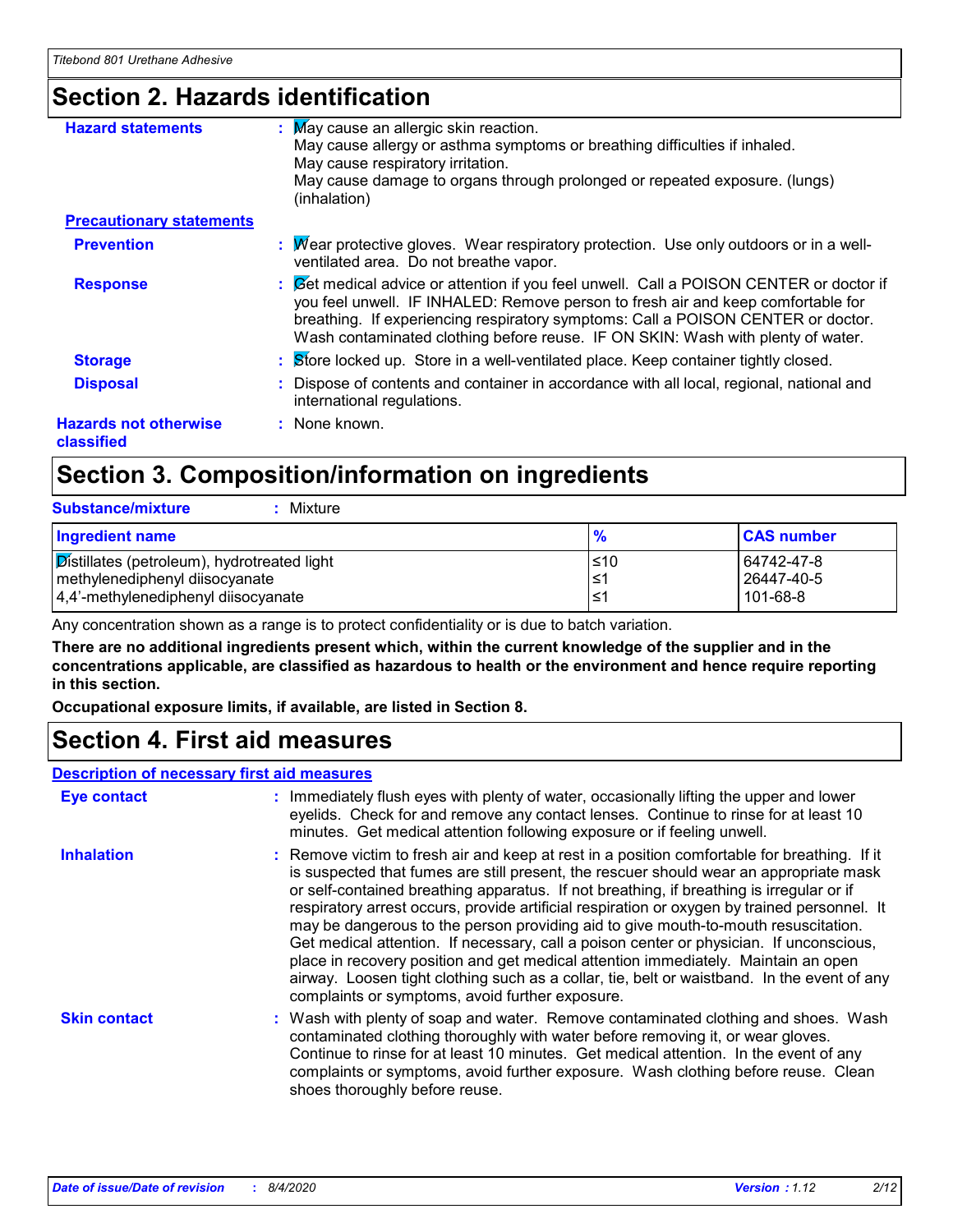### **Section 4. First aid measures**

| <b>Ingestion</b>                                   | : Wash out mouth with water. Remove dentures if any. Remove victim to fresh air and<br>keep at rest in a position comfortable for breathing. If material has been swallowed and<br>the exposed person is conscious, give small quantities of water to drink. Stop if the<br>exposed person feels sick as vomiting may be dangerous. Do not induce vomiting<br>unless directed to do so by medical personnel. If vomiting occurs, the head should be<br>kept low so that vomit does not enter the lungs. Get medical attention following<br>exposure or if feeling unwell. Never give anything by mouth to an unconscious person.<br>If unconscious, place in recovery position and get medical attention immediately.<br>Maintain an open airway. Loosen tight clothing such as a collar, tie, belt or waistband. |
|----------------------------------------------------|-------------------------------------------------------------------------------------------------------------------------------------------------------------------------------------------------------------------------------------------------------------------------------------------------------------------------------------------------------------------------------------------------------------------------------------------------------------------------------------------------------------------------------------------------------------------------------------------------------------------------------------------------------------------------------------------------------------------------------------------------------------------------------------------------------------------|
| Most important symptoms/effects, acute and delayed |                                                                                                                                                                                                                                                                                                                                                                                                                                                                                                                                                                                                                                                                                                                                                                                                                   |
| <b>Potential acute health effects</b>              |                                                                                                                                                                                                                                                                                                                                                                                                                                                                                                                                                                                                                                                                                                                                                                                                                   |
| <b>Eye contact</b>                                 | : This product may irritate eyes upon contact.                                                                                                                                                                                                                                                                                                                                                                                                                                                                                                                                                                                                                                                                                                                                                                    |
| <b>Inhalation</b>                                  | : May cause respiratory irritation. May cause allergy or asthma symptoms or breathing<br>difficulties if inhaled.                                                                                                                                                                                                                                                                                                                                                                                                                                                                                                                                                                                                                                                                                                 |
| <b>Skin contact</b>                                | : May cause an allergic skin reaction.                                                                                                                                                                                                                                                                                                                                                                                                                                                                                                                                                                                                                                                                                                                                                                            |
| <b>Ingestion</b>                                   | : No known significant effects or critical hazards.                                                                                                                                                                                                                                                                                                                                                                                                                                                                                                                                                                                                                                                                                                                                                               |
| Over-exposure signs/symptoms                       |                                                                                                                                                                                                                                                                                                                                                                                                                                                                                                                                                                                                                                                                                                                                                                                                                   |
| <b>Eye contact</b>                                 | : No specific data.                                                                                                                                                                                                                                                                                                                                                                                                                                                                                                                                                                                                                                                                                                                                                                                               |
| <b>Inhalation</b>                                  | : Adverse symptoms may include the following:<br>respiratory tract irritation<br>coughing<br>wheezing and breathing difficulties<br>asthma                                                                                                                                                                                                                                                                                                                                                                                                                                                                                                                                                                                                                                                                        |
| <b>Skin contact</b>                                | : Adverse symptoms may include the following:<br>irritation<br>redness                                                                                                                                                                                                                                                                                                                                                                                                                                                                                                                                                                                                                                                                                                                                            |
| <b>Ingestion</b>                                   | : No specific data.                                                                                                                                                                                                                                                                                                                                                                                                                                                                                                                                                                                                                                                                                                                                                                                               |
|                                                    | Indication of immediate medical attention and special treatment needed, if necessary                                                                                                                                                                                                                                                                                                                                                                                                                                                                                                                                                                                                                                                                                                                              |
| <b>Notes to physician</b>                          | : Treat symptomatically. Contact poison treatment specialist immediately if large<br>quantities have been ingested or inhaled.                                                                                                                                                                                                                                                                                                                                                                                                                                                                                                                                                                                                                                                                                    |
| <b>Specific treatments</b>                         | : No specific treatment.                                                                                                                                                                                                                                                                                                                                                                                                                                                                                                                                                                                                                                                                                                                                                                                          |
| <b>Protection of first-aiders</b>                  | No action shall be taken involving any personal risk or without suitable training. If it is<br>suspected that fumes are still present, the rescuer should wear an appropriate mask or<br>self-contained breathing apparatus. It may be dangerous to the person providing aid to<br>give mouth-to-mouth resuscitation. Wash contaminated clothing thoroughly with water<br>before removing it, or wear gloves.                                                                                                                                                                                                                                                                                                                                                                                                     |
|                                                    |                                                                                                                                                                                                                                                                                                                                                                                                                                                                                                                                                                                                                                                                                                                                                                                                                   |

**See toxicological information (Section 11)**

### **Section 5. Fire-fighting measures**

| <b>Extinguishing media</b>                             |                                                                                                                                                                                                     |
|--------------------------------------------------------|-----------------------------------------------------------------------------------------------------------------------------------------------------------------------------------------------------|
| <b>Suitable extinguishing</b><br>media                 | : Use an extinguishing agent suitable for the surrounding fire.                                                                                                                                     |
| Unsuitable extinguishing<br>media                      | : None known.                                                                                                                                                                                       |
| <b>Specific hazards arising</b><br>from the chemical   | : In a fire or if heated, a pressure increase will occur and the container may burst.                                                                                                               |
| <b>Hazardous thermal</b><br>decomposition products     | : Decomposition products may include the following materials:<br>carbon dioxide<br>carbon monoxide                                                                                                  |
| <b>Special protective actions</b><br>for fire-fighters | : Promptly isolate the scene by removing all persons from the vicinity of the incident if<br>there is a fire. No action shall be taken involving any personal risk or without suitable<br>training. |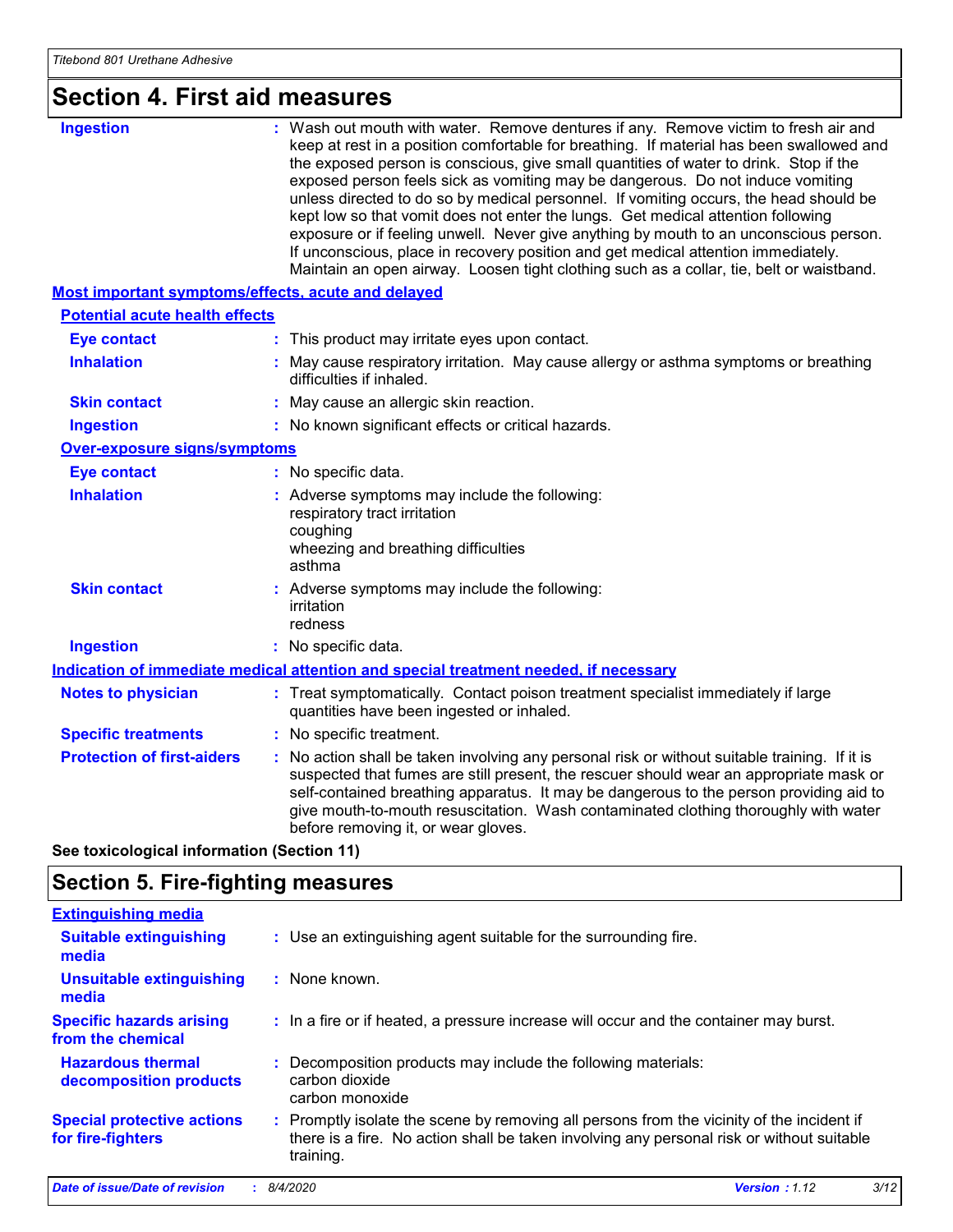### **Section 5. Fire-fighting measures**

**Special protective equipment for fire-fighters** Fire-fighters should wear appropriate protective equipment and self-contained breathing **:** apparatus (SCBA) with a full face-piece operated in positive pressure mode.

#### **Section 6. Accidental release measures**

#### **Personal precautions, protective equipment and emergency procedures**

| For non-emergency<br>personnel                               | : No action shall be taken involving any personal risk or without suitable training.<br>Evacuate surrounding areas. Keep unnecessary and unprotected personnel from<br>entering. Do not touch or walk through spilled material. Avoid breathing vapor or mist.<br>Provide adequate ventilation. Wear appropriate respirator when ventilation is<br>inadequate. Put on appropriate personal protective equipment.                                                                                                                                                                                                                                                                                             |
|--------------------------------------------------------------|--------------------------------------------------------------------------------------------------------------------------------------------------------------------------------------------------------------------------------------------------------------------------------------------------------------------------------------------------------------------------------------------------------------------------------------------------------------------------------------------------------------------------------------------------------------------------------------------------------------------------------------------------------------------------------------------------------------|
|                                                              | For emergency responders : If specialized clothing is required to deal with the spillage, take note of any information in<br>Section 8 on suitable and unsuitable materials. See also the information in "For non-<br>emergency personnel".                                                                                                                                                                                                                                                                                                                                                                                                                                                                  |
| <b>Environmental precautions</b>                             | : Avoid dispersal of spilled material and runoff and contact with soil, waterways, drains<br>and sewers. Inform the relevant authorities if the product has caused environmental<br>pollution (sewers, waterways, soil or air).                                                                                                                                                                                                                                                                                                                                                                                                                                                                              |
| <b>Methods and materials for containment and cleaning up</b> |                                                                                                                                                                                                                                                                                                                                                                                                                                                                                                                                                                                                                                                                                                              |
| <b>Small spill</b>                                           | : Stop leak if without risk. Move containers from spill area. Dilute with water and mop up<br>if water-soluble. Alternatively, or if water-insoluble, absorb with an inert dry material and<br>place in an appropriate waste disposal container. Dispose of via a licensed waste<br>disposal contractor.                                                                                                                                                                                                                                                                                                                                                                                                     |
| <b>Large spill</b>                                           | : Stop leak if without risk. Move containers from spill area. Approach release from<br>upwind. Prevent entry into sewers, water courses, basements or confined areas. Wash<br>spillages into an effluent treatment plant or proceed as follows. Contain and collect<br>spillage with non-combustible, absorbent material e.g. sand, earth, vermiculite or<br>diatomaceous earth and place in container for disposal according to local regulations<br>(see Section 13). Dispose of via a licensed waste disposal contractor. Contaminated<br>absorbent material may pose the same hazard as the spilled product. Note: see<br>Section 1 for emergency contact information and Section 13 for waste disposal. |

### **Section 7. Handling and storage**

| <b>Precautions for safe handling</b>                                             |                                                                                                                                                                                                                                                                                                                                                                                                                                                                                                                                                                                                                                                                                                    |
|----------------------------------------------------------------------------------|----------------------------------------------------------------------------------------------------------------------------------------------------------------------------------------------------------------------------------------------------------------------------------------------------------------------------------------------------------------------------------------------------------------------------------------------------------------------------------------------------------------------------------------------------------------------------------------------------------------------------------------------------------------------------------------------------|
| <b>Protective measures</b>                                                       | : Put on appropriate personal protective equipment (see Section 8). Persons with a<br>history of skin sensitization problems or asthma, allergies or chronic or recurrent<br>respiratory disease should not be employed in any process in which this product is used.<br>Do not get in eyes or on skin or clothing. Do not breathe vapor or mist. Do not ingest.<br>Use only with adequate ventilation. Wear appropriate respirator when ventilation is<br>inadequate. Keep in the original container or an approved alternative made from a<br>compatible material, kept tightly closed when not in use. Empty containers retain<br>product residue and can be hazardous. Do not reuse container. |
| <b>Advice on general</b><br>occupational hygiene                                 | : Eating, drinking and smoking should be prohibited in areas where this material is<br>handled, stored and processed. Workers should wash hands and face before eating,<br>drinking and smoking. Remove contaminated clothing and protective equipment before<br>entering eating areas. See also Section 8 for additional information on hygiene<br>measures.                                                                                                                                                                                                                                                                                                                                      |
| <b>Conditions for safe storage,</b><br>including any<br><b>incompatibilities</b> | : Store in accordance with local regulations. Store in original container protected from<br>direct sunlight in a dry, cool and well-ventilated area, away from incompatible materials<br>(see Section 10) and food and drink. Store locked up. Keep container tightly closed<br>and sealed until ready for use. Containers that have been opened must be carefully<br>resealed and kept upright to prevent leakage. Do not store in unlabeled containers.<br>Use appropriate containment to avoid environmental contamination. See Section 10 for<br>incompatible materials before handling or use.                                                                                                |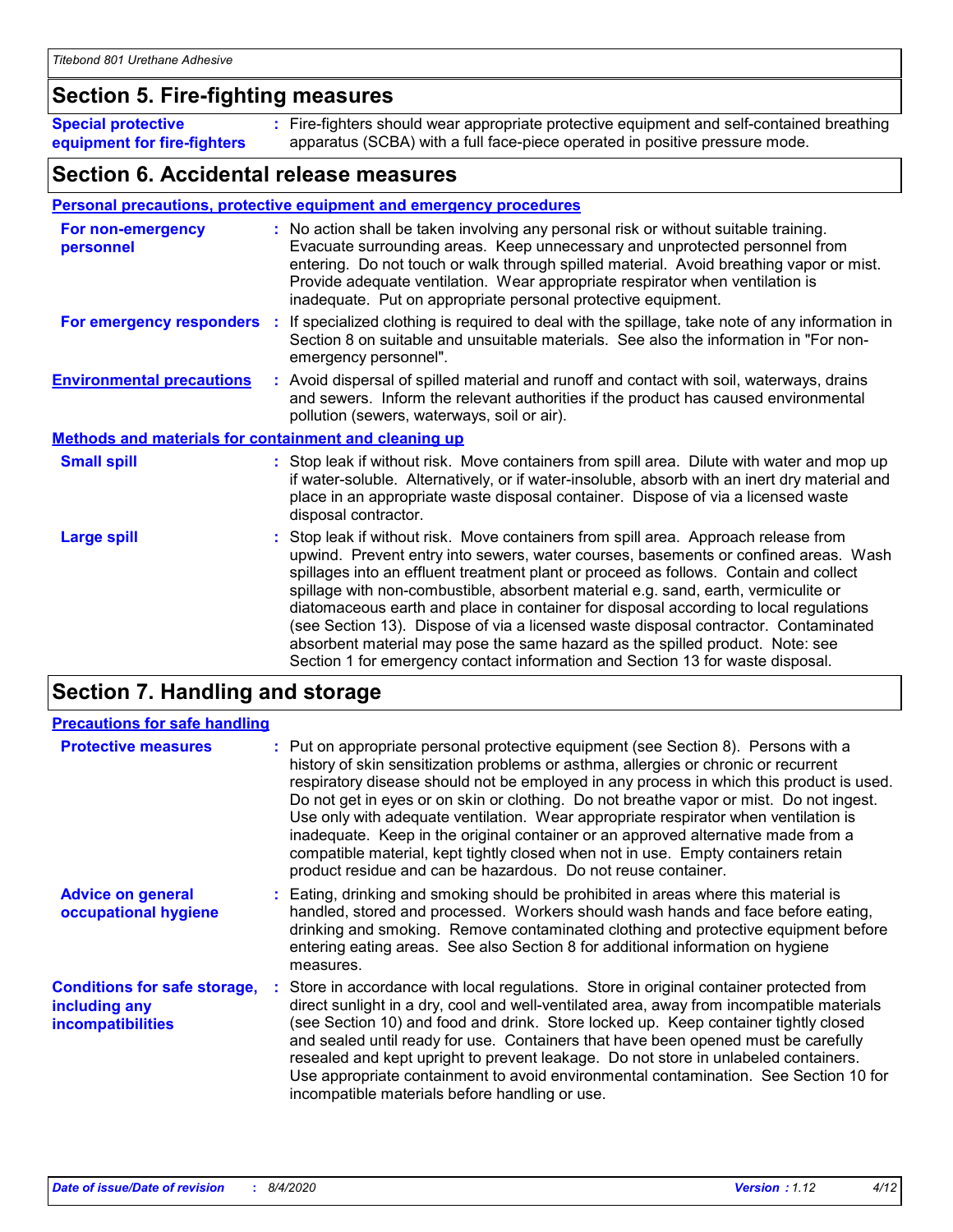### **Section 8. Exposure controls/personal protection**

#### **Control parameters**

#### **Occupational exposure limits**

| <b>Ingredient name</b><br>Distillates (petroleum), hydrotreated light<br>methylenediphenyl diisocyanate<br>4,4'-methylenediphenyl diisocyanate |  | <b>Exposure limits</b>                                                                                                                                                                                                                                                                                                                                                                                                                                                                                                                                                                                                 |  |
|------------------------------------------------------------------------------------------------------------------------------------------------|--|------------------------------------------------------------------------------------------------------------------------------------------------------------------------------------------------------------------------------------------------------------------------------------------------------------------------------------------------------------------------------------------------------------------------------------------------------------------------------------------------------------------------------------------------------------------------------------------------------------------------|--|
|                                                                                                                                                |  | ACGIH TLV (United States, 3/2019). Absorbed through skin.<br>TWA: 200 mg/m <sup>3</sup> , (as total hydrocarbon vapor) 8 hours.<br>None.<br>ACGIH TLV (United States, 3/2019).<br>TWA: 0.005 ppm 8 hours.<br>OSHA PEL 1989 (United States, 3/1989).<br>CEIL: 0.02 ppm<br>CEIL: $0.2$ mg/m <sup>3</sup><br>NIOSH REL (United States, 10/2016).<br>TWA: 0.05 mg/m <sup>3</sup> 10 hours.<br>TWA: 0.005 ppm 10 hours.<br>CEIL: 0.2 mg/m <sup>3</sup> 10 minutes.<br>CEIL: 0.02 ppm 10 minutes.<br>OSHA PEL (United States, 5/2018).<br>CEIL: 0.02 ppm<br>CEIL: $0.2 \text{ mg/m}^3$                                       |  |
| <b>Appropriate engineering</b><br><b>controls</b>                                                                                              |  | : Use only with adequate ventilation. If user operations generate dust, fumes, gas, vapor<br>or mist, use process enclosures, local exhaust ventilation or other engineering controls<br>to keep worker exposure to airborne contaminants below any recommended or statutory<br>limits.                                                                                                                                                                                                                                                                                                                                |  |
| <b>Environmental exposure</b><br>controls                                                                                                      |  | : Emissions from ventilation or work process equipment should be checked to ensure<br>they comply with the requirements of environmental protection legislation. In some<br>cases, fume scrubbers, filters or engineering modifications to the process equipment<br>will be necessary to reduce emissions to acceptable levels.                                                                                                                                                                                                                                                                                        |  |
| <b>Individual protection measures</b>                                                                                                          |  |                                                                                                                                                                                                                                                                                                                                                                                                                                                                                                                                                                                                                        |  |
| <b>Hygiene measures</b>                                                                                                                        |  | : Wash hands, forearms and face thoroughly after handling chemical products, before<br>eating, smoking and using the lavatory and at the end of the working period.<br>Appropriate techniques should be used to remove potentially contaminated clothing.<br>Contaminated work clothing should not be allowed out of the workplace. Wash<br>contaminated clothing before reusing. Ensure that eyewash stations and safety<br>showers are close to the workstation location.                                                                                                                                            |  |
| <b>Eye/face protection</b>                                                                                                                     |  | : Safety eyewear complying with an approved standard should be used when a risk<br>assessment indicates this is necessary to avoid exposure to liquid splashes, mists,<br>gases or dusts. If contact is possible, the following protection should be worn, unless<br>the assessment indicates a higher degree of protection: safety glasses with side-<br>shields.                                                                                                                                                                                                                                                     |  |
| <b>Skin protection</b>                                                                                                                         |  |                                                                                                                                                                                                                                                                                                                                                                                                                                                                                                                                                                                                                        |  |
| <b>Hand protection</b>                                                                                                                         |  | : Chemical-resistant, impervious gloves complying with an approved standard should be<br>worn at all times when handling chemical products if a risk assessment indicates this is<br>necessary. Considering the parameters specified by the glove manufacturer, check<br>during use that the gloves are still retaining their protective properties. It should be<br>noted that the time to breakthrough for any glove material may be different for different<br>glove manufacturers. In the case of mixtures, consisting of several substances, the<br>protection time of the gloves cannot be accurately estimated. |  |
| <b>Body protection</b>                                                                                                                         |  | : Personal protective equipment for the body should be selected based on the task being<br>performed and the risks involved and should be approved by a specialist before<br>handling this product.                                                                                                                                                                                                                                                                                                                                                                                                                    |  |
| <b>Other skin protection</b>                                                                                                                   |  | : Appropriate footwear and any additional skin protection measures should be selected<br>based on the task being performed and the risks involved and should be approved by a<br>specialist before handling this product.                                                                                                                                                                                                                                                                                                                                                                                              |  |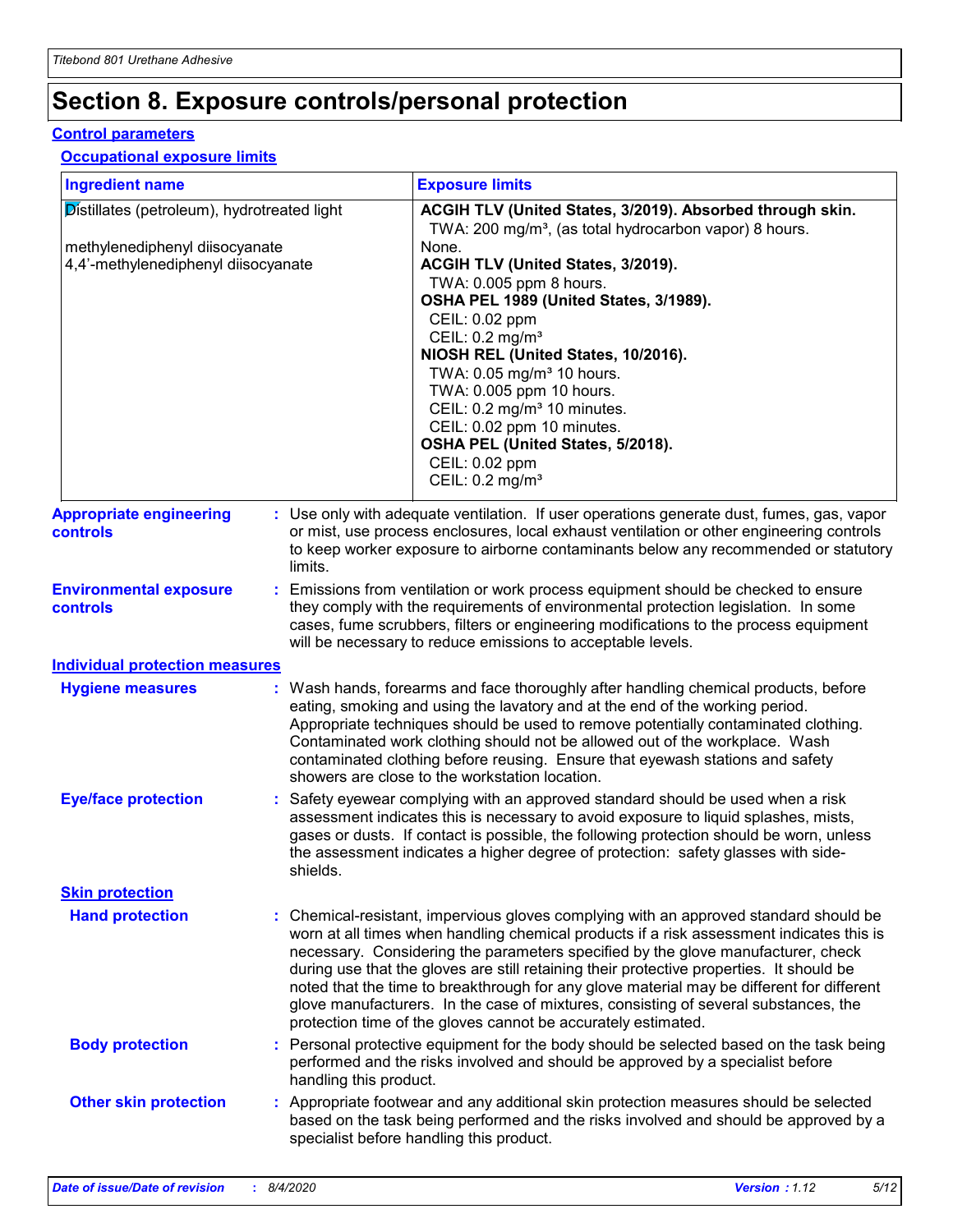### **Section 8. Exposure controls/personal protection**

|  |  | <b>Respiratory protection</b> |  |
|--|--|-------------------------------|--|
|--|--|-------------------------------|--|

**Respiratory protection :** Based on the hazard and potential for exposure, select a respirator that meets the appropriate standard or certification. Respirators must be used according to a respiratory protection program to ensure proper fitting, training, and other important aspects of use.

#### **Section 9. Physical and chemical properties**

| <b>Appearance</b>                                 |                                                                 |
|---------------------------------------------------|-----------------------------------------------------------------|
| <b>Physical state</b>                             | : Liquid. [Paste.]                                              |
| <b>Color</b>                                      | Tan.                                                            |
| Odor                                              | Faint odor.                                                     |
| <b>Odor threshold</b>                             | Not available.                                                  |
| pH                                                | Not applicable.                                                 |
| <b>Melting point</b>                              | Not available.                                                  |
| <b>Boiling point</b>                              | : Not available.                                                |
| <b>Flash point</b>                                | Closed cup: >93.3°C (>199.9°F) [Setaflash.]                     |
| <b>Evaporation rate</b>                           | : Not available.                                                |
| <b>Flammability (solid, gas)</b>                  | : Not available.                                                |
| Lower and upper explosive<br>(flammable) limits   | : Not available.                                                |
| <b>VOC (less water, less</b><br>exempt solvents)  | $: 79$ g/l                                                      |
| <b>Volatility</b>                                 | $: 5.4\%$ (w/w)                                                 |
| <b>Vapor density</b>                              | : Not available.                                                |
| <b>Relative density</b>                           | 1.39                                                            |
| <b>Solubility</b>                                 | Insoluble in the following materials: cold water and hot water. |
| <b>Solubility in water</b>                        | Not available.                                                  |
| <b>Partition coefficient: n-</b><br>octanol/water | : Not available.                                                |
| <b>Auto-ignition temperature</b>                  | : Not available.                                                |
| <b>Decomposition temperature</b>                  | : Not available.                                                |
| <b>Viscosity</b>                                  | : Not available.                                                |

### **Section 10. Stability and reactivity**

| <b>Reactivity</b>                            | : No specific test data related to reactivity available for this product or its ingredients.              |
|----------------------------------------------|-----------------------------------------------------------------------------------------------------------|
| <b>Chemical stability</b>                    | : The product is stable.                                                                                  |
| <b>Possibility of hazardous</b><br>reactions | Hazardous reactions or instability may occur under certain conditions of storage or use.                  |
| <b>Conditions to avoid</b>                   | : No specific data.                                                                                       |
| <b>Incompatible materials</b>                | : No specific data.                                                                                       |
| <b>Hazardous decomposition</b><br>products   | : Under normal conditions of storage and use, hazardous decomposition products should<br>not be produced. |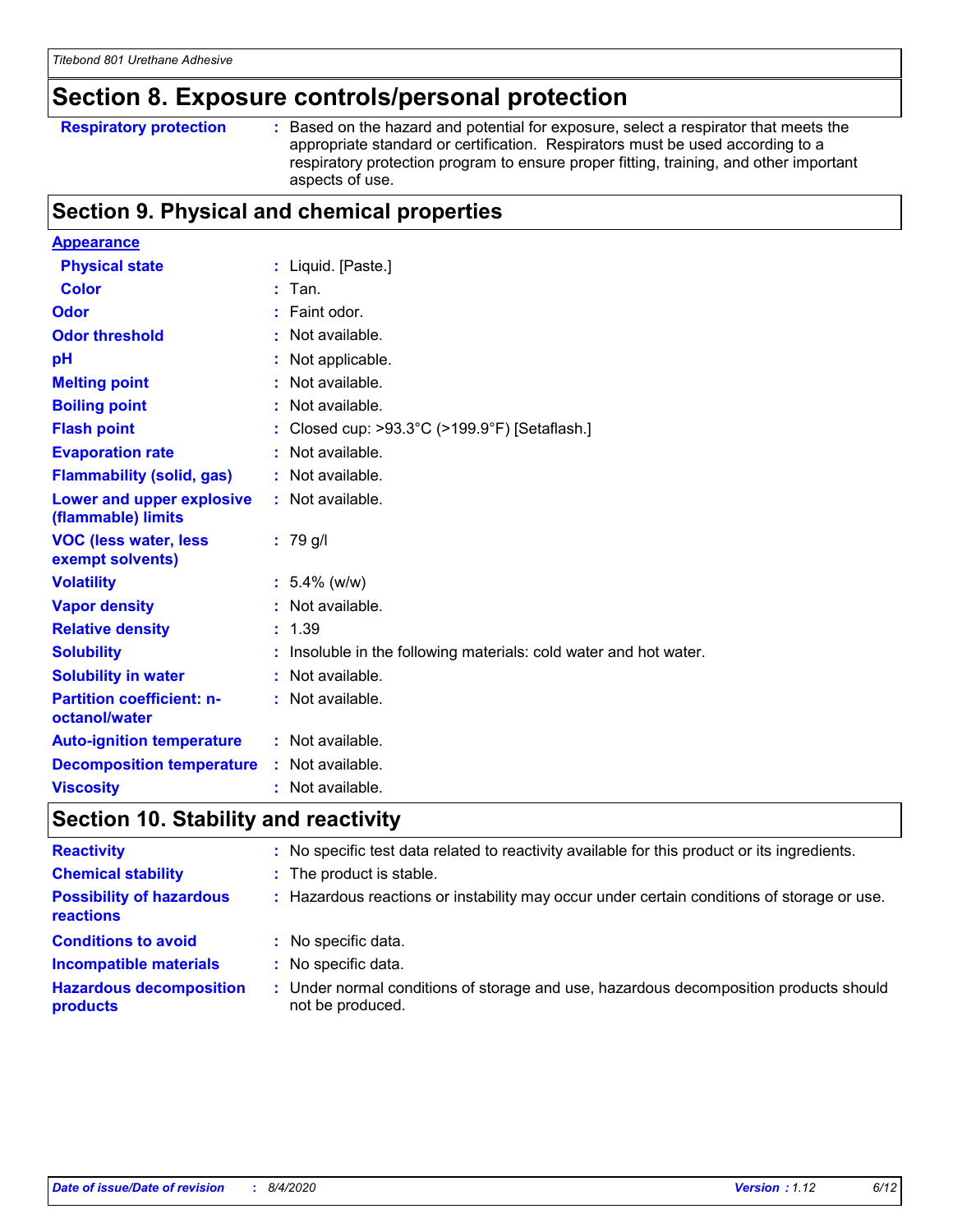### **Section 11. Toxicological information**

#### **Information on toxicological effects**

#### **Acute toxicity**

| <b>Product/ingredient name</b>                      | <b>Result</b>            | <b>Species</b> | <b>Dose</b> |              |  | <b>Exposure</b> |                          |
|-----------------------------------------------------|--------------------------|----------------|-------------|--------------|--|-----------------|--------------------------|
| $\frac{1}{4}$ ,4'-methylenediphenyl<br>diisocyanate | LD50 Oral                | Rat            |             | 9200 mg/kg   |  |                 |                          |
| <b>Irritation/Corrosion</b>                         |                          |                |             |              |  |                 |                          |
| <b>Product/ingredient name</b>                      | <b>Result</b>            | <b>Species</b> |             | <b>Score</b> |  | <b>Exposure</b> | <b>Observation</b>       |
| $\frac{1}{4}$ ,4'-methylenediphenyl<br>diisocyanate | Eyes - Moderate irritant | Rabbit         |             |              |  | $100$ mg        | $\overline{\phantom{0}}$ |

#### **Conclusion/Summary**

**Skin Example 2018 :** May cause skin irritation. Contains isocyanates. May be harmful if absorbed through skin.

#### **Eyes :** This product may irritate eyes upon contact.

**Respiratory :** May cause respiratory irritation.

#### **Sensitization**

Not available.

**Skin Example 20 Skin :** Contains isocyanates. May cause sensitization by skin contact. Once sensitized, a severe allergic reaction may occur when subsequently exposed to very low levels.

allergic reaction may occur when subsequently exposed to very low levels.

**Respiratory <b>:** Contains isocyanates. May cause sensitization by inhalation. Once sensitized, a severe

**Mutagenicity**

Not available.

#### **Carcinogenicity**

Not available.

#### **Classification**

| <b>Product/ingredient name</b>                    | <b>OSHA</b> | <b>IARC</b> | <b>NTP</b> |
|---------------------------------------------------|-------------|-------------|------------|
| $\frac{4}{4}$ . methylenediphenyl<br>diisocyanate |             |             |            |

#### **Reproductive toxicity**

Not available.

#### **Teratogenicity**

Not available.

#### **Specific target organ toxicity (single exposure)**

| <b>Name</b>                           | <b>Category</b> | <b>Route of</b><br>exposure | <b>Target organs</b>                    |
|---------------------------------------|-----------------|-----------------------------|-----------------------------------------|
| <b>Fitebond 801 Urethane Adhesive</b> | Category 3      |                             | Respiratory tract<br>l irritation       |
| methylenediphenyl diisocyanate        | Category 3      |                             | Respiratory tract<br><b>lirritation</b> |
| 4,4'-methylenediphenyl diisocyanate   | Category 3      |                             | <b>Respiratory tract</b><br>irritation  |

**Specific target organ toxicity (repeated exposure)**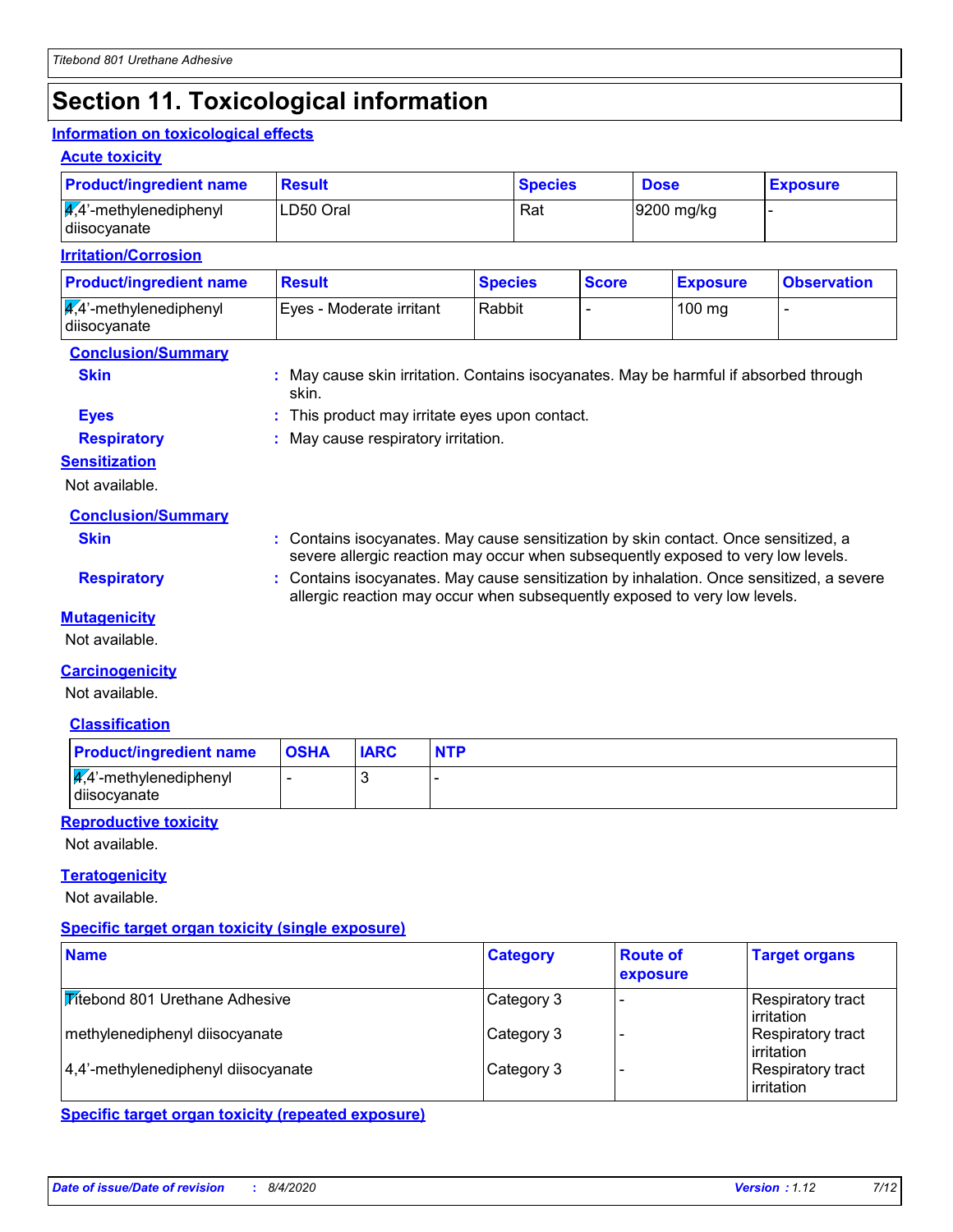### **Section 11. Toxicological information**

| <b>Name</b>                                                                                                    |                                                                                                                                                                                      |                                                                                                                                                                                         | <b>Route of</b><br><b>Category</b><br>exposure |               |                                       | <b>Target organs</b> |  |  |
|----------------------------------------------------------------------------------------------------------------|--------------------------------------------------------------------------------------------------------------------------------------------------------------------------------------|-----------------------------------------------------------------------------------------------------------------------------------------------------------------------------------------|------------------------------------------------|---------------|---------------------------------------|----------------------|--|--|
| <b>Titebond 801 Urethane Adhesive</b><br>methylenediphenyl diisocyanate<br>4,4'-methylenediphenyl diisocyanate |                                                                                                                                                                                      | Category 2<br>Category 2<br>Category 2                                                                                                                                                  |                                                | inhalation    | lungs                                 |                      |  |  |
| <b>Aspiration hazard</b>                                                                                       |                                                                                                                                                                                      |                                                                                                                                                                                         |                                                |               |                                       |                      |  |  |
| <b>Name</b>                                                                                                    |                                                                                                                                                                                      |                                                                                                                                                                                         |                                                | <b>Result</b> |                                       |                      |  |  |
| Distillates (petroleum), hydrotreated light                                                                    |                                                                                                                                                                                      |                                                                                                                                                                                         |                                                |               | <b>ASPIRATION HAZARD - Category 1</b> |                      |  |  |
|                                                                                                                |                                                                                                                                                                                      |                                                                                                                                                                                         |                                                |               |                                       |                      |  |  |
| <b>Information on the likely</b><br>routes of exposure                                                         |                                                                                                                                                                                      | : Routes of entry anticipated: Oral, Dermal, Inhalation.                                                                                                                                |                                                |               |                                       |                      |  |  |
| <b>Potential acute health effects</b>                                                                          |                                                                                                                                                                                      |                                                                                                                                                                                         |                                                |               |                                       |                      |  |  |
| <b>Eye contact</b>                                                                                             |                                                                                                                                                                                      | : This product may irritate eyes upon contact.                                                                                                                                          |                                                |               |                                       |                      |  |  |
| <b>Inhalation</b>                                                                                              |                                                                                                                                                                                      | May cause respiratory irritation. May cause allergy or asthma symptoms or breathing<br>difficulties if inhaled.                                                                         |                                                |               |                                       |                      |  |  |
| <b>Skin contact</b>                                                                                            |                                                                                                                                                                                      | : May cause an allergic skin reaction.                                                                                                                                                  |                                                |               |                                       |                      |  |  |
| <b>Ingestion</b>                                                                                               |                                                                                                                                                                                      | : No known significant effects or critical hazards.                                                                                                                                     |                                                |               |                                       |                      |  |  |
| <b>Symptoms related to the physical, chemical and toxicological characteristics</b>                            |                                                                                                                                                                                      |                                                                                                                                                                                         |                                                |               |                                       |                      |  |  |
| <b>Eye contact</b>                                                                                             |                                                                                                                                                                                      | : No specific data.                                                                                                                                                                     |                                                |               |                                       |                      |  |  |
| <b>Inhalation</b>                                                                                              | : Adverse symptoms may include the following:<br>respiratory tract irritation<br>coughing<br>wheezing and breathing difficulties<br>asthma                                           |                                                                                                                                                                                         |                                                |               |                                       |                      |  |  |
| <b>Skin contact</b>                                                                                            |                                                                                                                                                                                      | Adverse symptoms may include the following:<br>irritation<br>redness                                                                                                                    |                                                |               |                                       |                      |  |  |
| <b>Ingestion</b>                                                                                               |                                                                                                                                                                                      | : No specific data.                                                                                                                                                                     |                                                |               |                                       |                      |  |  |
| Delayed and immediate effects and also chronic effects from short and long term exposure                       |                                                                                                                                                                                      |                                                                                                                                                                                         |                                                |               |                                       |                      |  |  |
| <b>Short term exposure</b>                                                                                     |                                                                                                                                                                                      |                                                                                                                                                                                         |                                                |               |                                       |                      |  |  |
| <b>Potential immediate</b><br>effects                                                                          |                                                                                                                                                                                      | : Not available.                                                                                                                                                                        |                                                |               |                                       |                      |  |  |
| <b>Potential delayed effects</b>                                                                               |                                                                                                                                                                                      | : Not available.                                                                                                                                                                        |                                                |               |                                       |                      |  |  |
| <b>Long term exposure</b>                                                                                      |                                                                                                                                                                                      |                                                                                                                                                                                         |                                                |               |                                       |                      |  |  |
| <b>Potential immediate</b><br>effects                                                                          |                                                                                                                                                                                      | : Not available.                                                                                                                                                                        |                                                |               |                                       |                      |  |  |
| <b>Potential delayed effects</b>                                                                               |                                                                                                                                                                                      | : Not available.                                                                                                                                                                        |                                                |               |                                       |                      |  |  |
| <b>Potential chronic health effects</b>                                                                        |                                                                                                                                                                                      |                                                                                                                                                                                         |                                                |               |                                       |                      |  |  |
| Not available.                                                                                                 |                                                                                                                                                                                      |                                                                                                                                                                                         |                                                |               |                                       |                      |  |  |
| <b>Conclusion/Summary</b>                                                                                      | Contains isocyanates. May cause allergic reactions in certain individuals. Once<br>sensitized, a severe allergic reaction may occur when subsequently exposed to very low<br>levels. |                                                                                                                                                                                         |                                                |               |                                       |                      |  |  |
| <b>General</b>                                                                                                 | ÷.                                                                                                                                                                                   | May cause damage to organs through prolonged or repeated exposure if inhaled. Once<br>sensitized, a severe allergic reaction may occur when subsequently exposed to very low<br>levels. |                                                |               |                                       |                      |  |  |
| <b>Carcinogenicity</b>                                                                                         |                                                                                                                                                                                      | : No known significant effects or critical hazards.                                                                                                                                     |                                                |               |                                       |                      |  |  |
| <b>Mutagenicity</b>                                                                                            |                                                                                                                                                                                      | No known significant effects or critical hazards.                                                                                                                                       |                                                |               |                                       |                      |  |  |
| <b>Teratogenicity</b>                                                                                          |                                                                                                                                                                                      | : No known significant effects or critical hazards.                                                                                                                                     |                                                |               |                                       |                      |  |  |
| <b>Developmental effects</b>                                                                                   |                                                                                                                                                                                      | : No known significant effects or critical hazards.                                                                                                                                     |                                                |               |                                       |                      |  |  |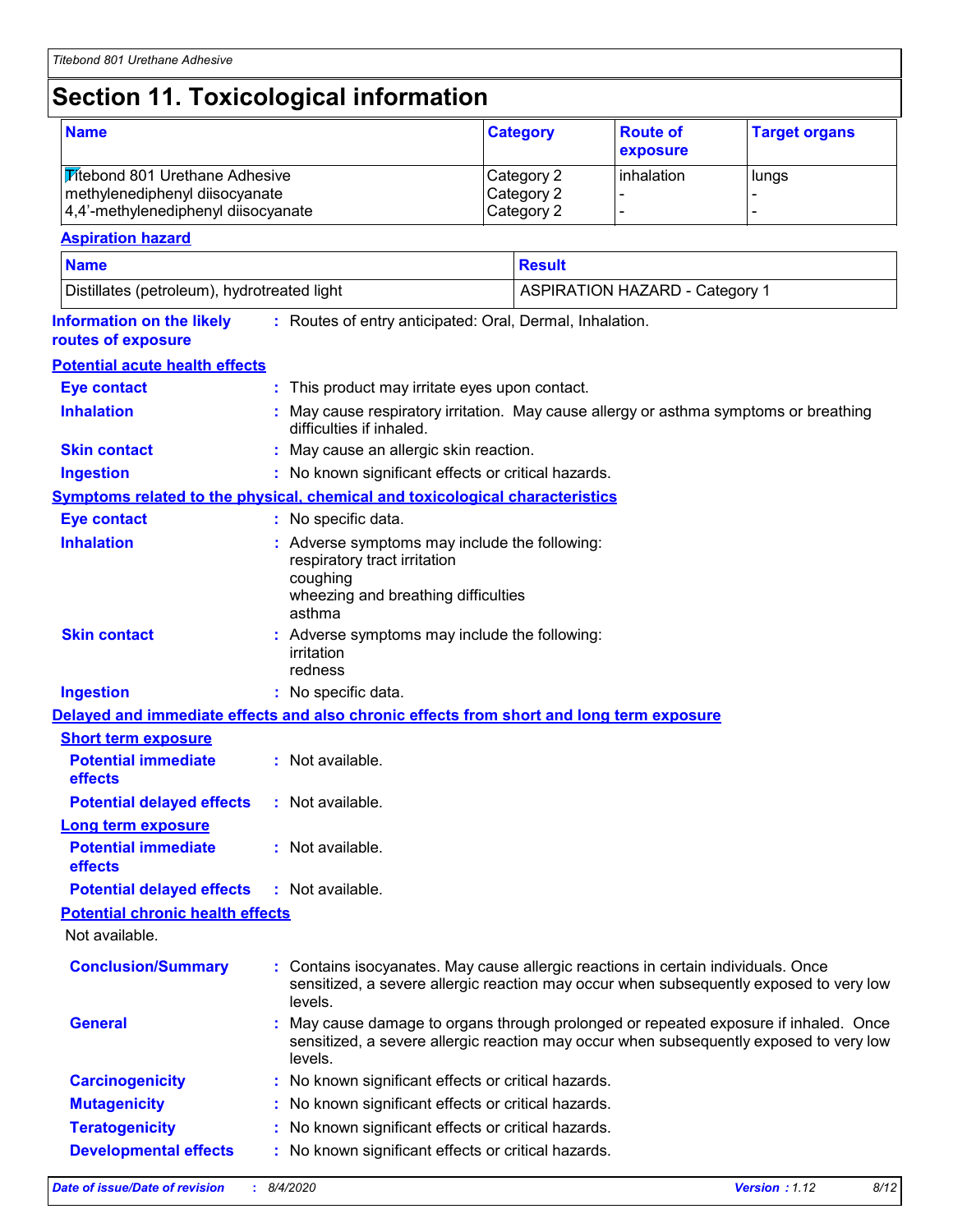### **Section 11. Toxicological information**

**Fertility effects :** No known significant effects or critical hazards.

#### **Numerical measures of toxicity**

**Acute toxicity estimates**

Not available.

### **Section 12. Ecological information**

#### **Toxicity**

| <b>Product/ingredient name</b>                 | <b>Result</b>                    | <b>Species</b>               | <b>Exposure</b> |
|------------------------------------------------|----------------------------------|------------------------------|-----------------|
| Distillates (petroleum),<br>hydrotreated light | Acute LC50 2200 µg/l Fresh water | [Fish - Lepomis macrochirus] | 4 days          |

#### **Persistence and degradability**

Not available.

**Bioaccumulative potential**

| <b>Methylenediphenyl</b><br>200<br>4.51<br>low<br>diisocyanate<br>200<br>$ 4,4'$ -methylenediphenyl<br>4.51<br>low<br>diisocyanate |  |
|------------------------------------------------------------------------------------------------------------------------------------|--|

#### **Mobility in soil**

| <b>Soil/water partition</b> | : Not available. |
|-----------------------------|------------------|
| <b>coefficient (Koc)</b>    |                  |

**Other adverse effects** : No known significant effects or critical hazards.

### **Section 13. Disposal considerations**

The generation of waste should be avoided or minimized wherever possible. Disposal of this product, solutions and any by-products should at all times comply with the requirements of environmental protection and waste disposal legislation and any regional local authority requirements. Dispose of surplus and non-recyclable products via a licensed waste disposal contractor. Waste should not be disposed of untreated to the sewer unless fully compliant with the requirements of all authorities with jurisdiction. Waste packaging should be recycled. Incineration or landfill should only be considered when recycling is not feasible. This material and its container must be disposed of in a safe way. Care should be taken when handling emptied containers that have not been cleaned or rinsed out. Empty containers or liners may retain some product residues. Avoid dispersal of spilled material and runoff and contact with soil, waterways, drains and sewers. **Disposal methods :**

### **Section 14. Transport information**

|                                       | <b>DOT</b><br><b>Classification</b> | <b>TDG</b><br><b>Classification</b> | <b>Mexico</b><br><b>Classification</b> | <b>ADR/RID</b>           | <b>IMDG</b>                  | <b>IATA</b>              |
|---------------------------------------|-------------------------------------|-------------------------------------|----------------------------------------|--------------------------|------------------------------|--------------------------|
| <b>UN number</b>                      | Not regulated.                      | Not regulated.                      | Not regulated.                         | Not regulated.           | Not regulated.               | Not regulated.           |
| <b>UN proper</b><br>shipping name     |                                     |                                     |                                        |                          |                              |                          |
| <b>Transport</b><br>hazard class(es)  |                                     |                                     | $\blacksquare$                         | $\overline{\phantom{0}}$ | $\qquad \qquad \blacksquare$ | $\overline{\phantom{0}}$ |
| <b>Packing group</b>                  |                                     |                                     |                                        |                          |                              | $\overline{\phantom{0}}$ |
| <b>Date of issue/Date of revision</b> | : 8/4/2020                          |                                     |                                        |                          | Version: 1.12                | 9/12                     |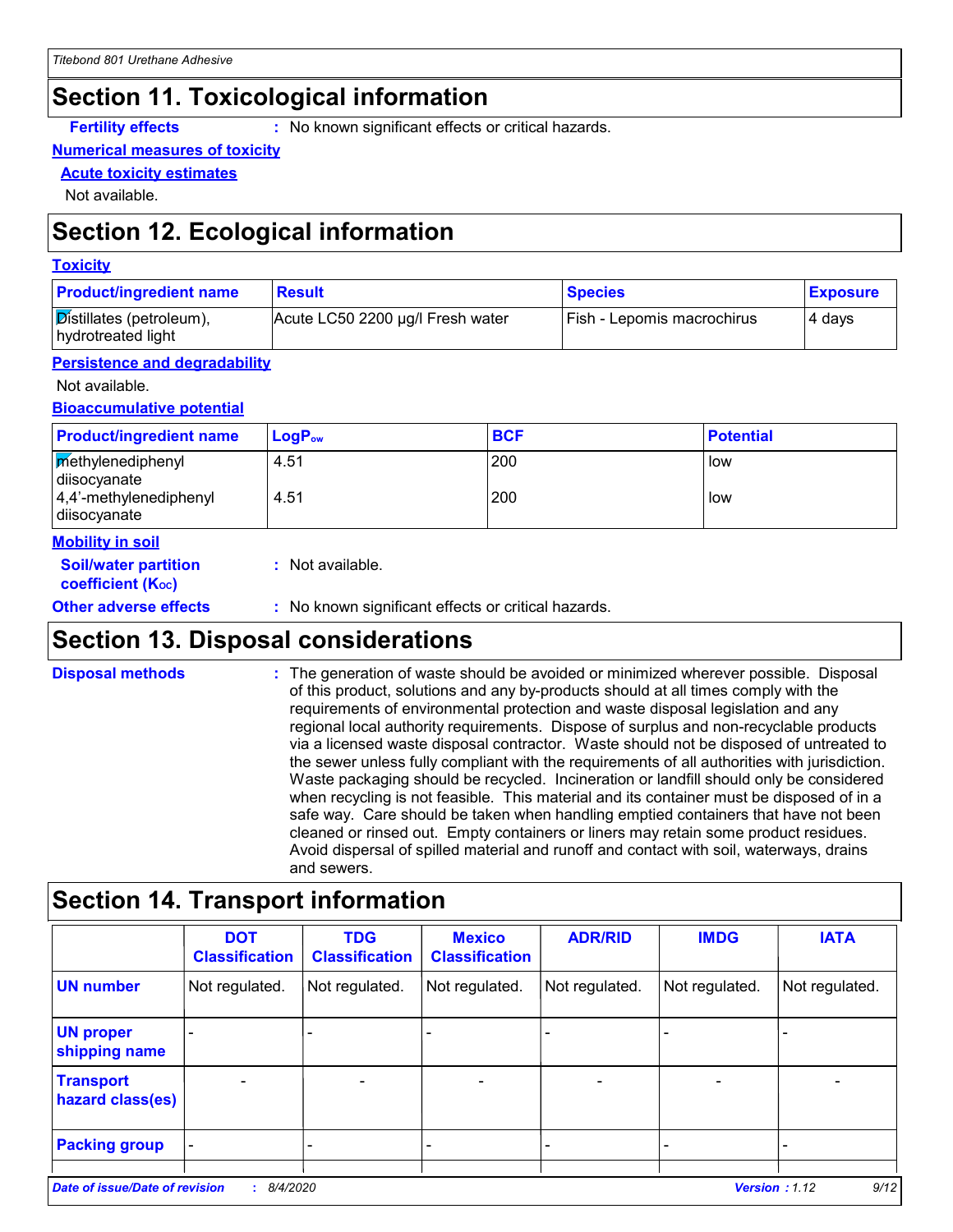### **Section 15. Regulatory information**

#### **U.S. Federal regulations**

**SARA 302/304**

#### **Composition/information on ingredients**

No products were found.

|  |  |  |  |  |  |  | <b>SARA 304 RQ</b> |  |
|--|--|--|--|--|--|--|--------------------|--|
|--|--|--|--|--|--|--|--------------------|--|

**:** Not applicable.

#### **SARA 311/312**

**Classification :** RESPIRATORY SENSITIZATION - Category 1 SKIN SENSITIZATION - Category 1 SPECIFIC TARGET ORGAN TOXICITY (SINGLE EXPOSURE) (Respiratory tract irritation) - Category 3 SPECIFIC TARGET ORGAN TOXICITY (REPEATED EXPOSURE) - Category 2

#### **Composition/information on ingredients**

| <b>Name</b>                           | $\frac{9}{6}$ | <b>Classification</b>                            |
|---------------------------------------|---------------|--------------------------------------------------|
| $\mathcal{D}$ istillates (petroleum), | ≤10           | <b>FLAMMABLE LIQUIDS - Category 4</b>            |
| hydrotreated light                    |               | <b>ASPIRATION HAZARD - Category 1</b>            |
| methylenediphenyl diisocyanate        | ≤1            | <b>ACUTE TOXICITY (inhalation) - Category 4</b>  |
|                                       |               | SKIN IRRITATION - Category 2                     |
|                                       |               | <b>EYE IRRITATION - Category 2A</b>              |
|                                       |               | <b>RESPIRATORY SENSITIZATION - Category 1</b>    |
|                                       |               | SKIN SENSITIZATION - Category 1                  |
|                                       |               | SPECIFIC TARGET ORGAN TOXICITY (SINGLE EXPOSURE) |
|                                       |               | (Respiratory tract irritation) - Category 3      |
|                                       |               | SPECIFIC TARGET ORGAN TOXICITY (REPEATED         |
|                                       |               | EXPOSURE) - Category 2                           |
| 4,4'-methylenediphenyl                | ≤1            | <b>ACUTE TOXICITY (inhalation) - Category 4</b>  |
| diisocyanate                          |               | <b>SKIN IRRITATION - Category 2</b>              |
|                                       |               | EYE IRRITATION - Category 2A                     |
|                                       |               | RESPIRATORY SENSITIZATION - Category 1           |
|                                       |               | SKIN SENSITIZATION - Category 1                  |
|                                       |               | SPECIFIC TARGET ORGAN TOXICITY (SINGLE EXPOSURE) |
|                                       |               | (Respiratory tract irritation) - Category 3      |
|                                       |               | SPECIFIC TARGET ORGAN TOXICITY (REPEATED         |
|                                       |               | EXPOSURE) - Category 2                           |

#### **Massachusetts : State regulations**

| : None of the components are listed. |  |
|--------------------------------------|--|
|                                      |  |

- 
- **New York :** None of the components are listed.
- **New Jersey :** None of the components are listed.
- **Pennsylvania :** The following components are listed: SOYBEAN OIL
- **California Prop. 65**

This product does not require a Safe Harbor warning under California Prop. 65.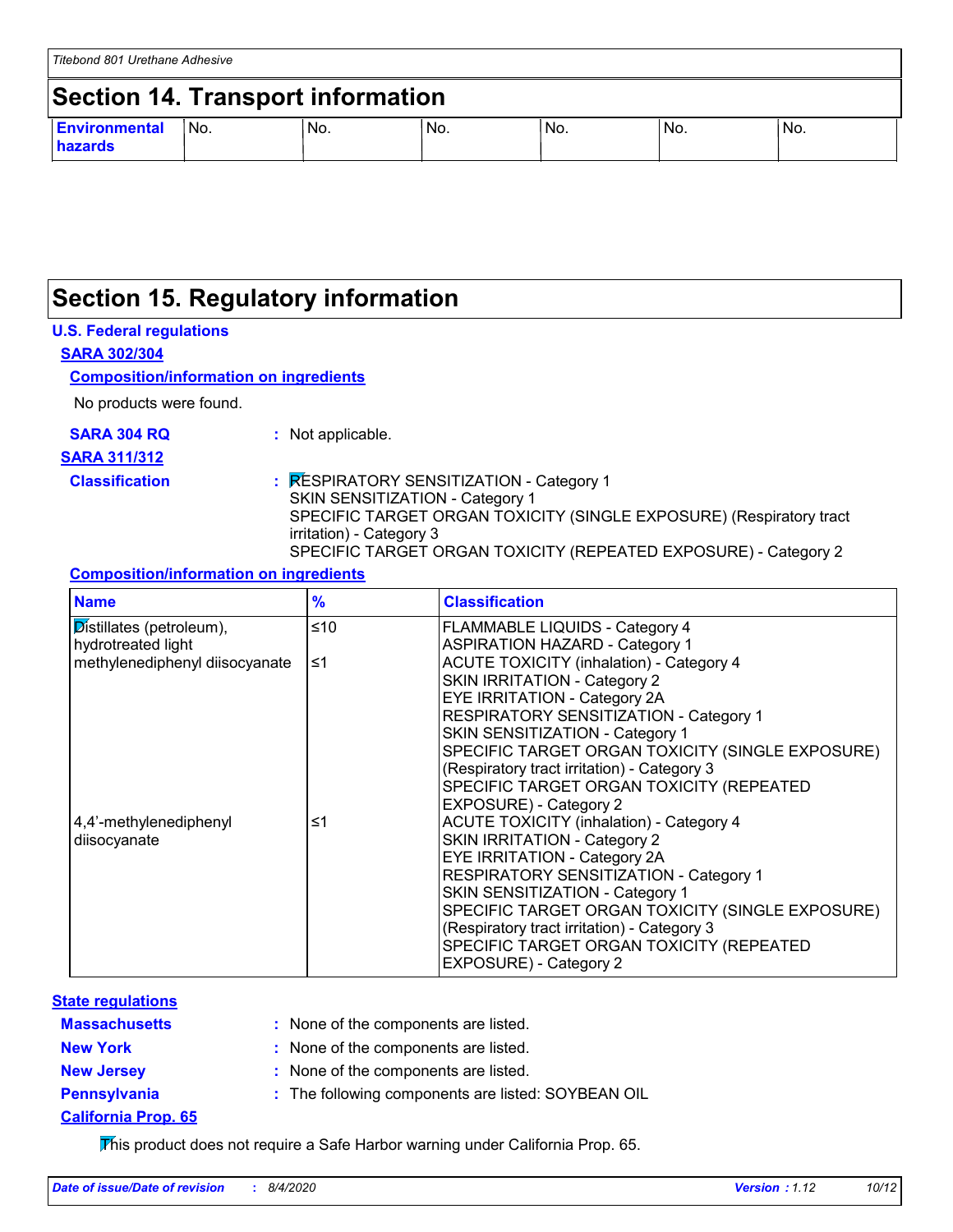### **Section 15. Regulatory information**

#### **International regulations**

**Chemical Weapon Convention List Schedules I, II & III Chemicals** Not listed.

#### **Montreal Protocol**

Not listed.

**Stockholm Convention on Persistent Organic Pollutants**

Not listed.

#### **UNECE Aarhus Protocol on POPs and Heavy Metals**

Not listed.

#### **Inventory list**

**China :** Not determined. **United States TSCA 8(b) inventory :** All components are active or exempted.

### **Section 16. Other information**

**Hazardous Material Information System (U.S.A.)**



**Caution: HMIS® ratings are based on a 0-4 rating scale, with 0 representing minimal hazards or risks, and 4 representing significant hazards or risks. Although HMIS® ratings and the associated label are not required on SDSs or products leaving a facility under 29 CFR 1910.1200, the preparer may choose to provide them. HMIS® ratings are to be used with a fully implemented HMIS® program. HMIS® is a registered trademark and service mark of the American Coatings Association, Inc.**

**The customer is responsible for determining the PPE code for this material. For more information on HMIS® Personal Protective Equipment (PPE) codes, consult the HMIS® Implementation Manual.**

**National Fire Protection Association (U.S.A.)**



**Reprinted with permission from NFPA 704-2001, Identification of the Hazards of Materials for Emergency Response Copyright ©1997, National Fire Protection Association, Quincy, MA 02269. This reprinted material is not the complete and official position of the National Fire Protection Association, on the referenced subject which is represented only by the standard in its entirety.**

**Copyright ©2001, National Fire Protection Association, Quincy, MA 02269. This warning system is intended to be interpreted and applied only by properly trained individuals to identify fire, health and reactivity hazards of chemicals. The user is referred to certain limited number of chemicals with recommended classifications in NFPA 49 and NFPA 325, which would be used as a guideline only. Whether the chemicals are classified by NFPA or not, anyone using the 704 systems to classify chemicals does so at their own risk.**

**Procedure used to derive the classification**